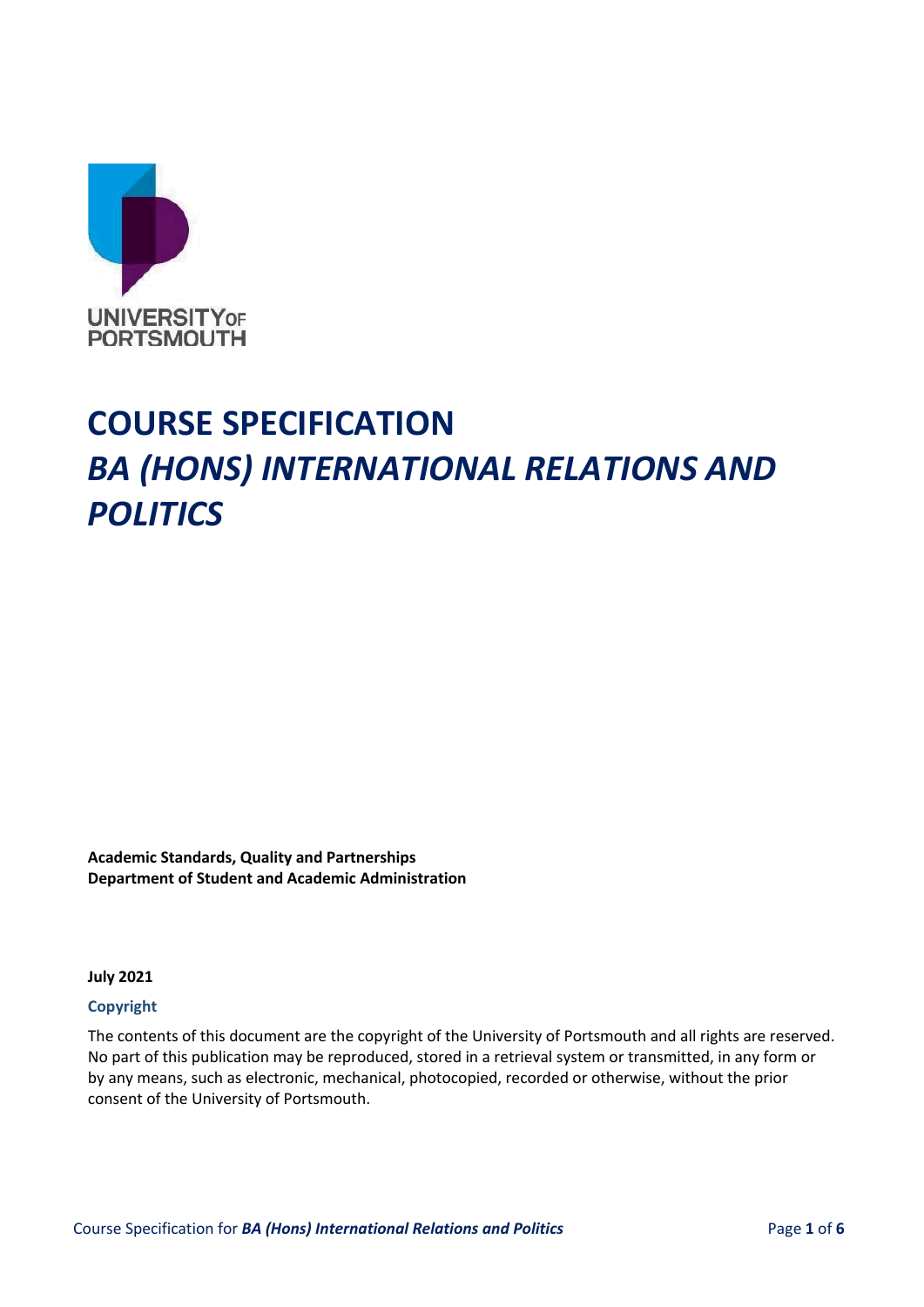## **COURSE SPECIFICATION**

| <b>Course Title</b>                                                                                  | <b>BA (HONS) INTERNATIONAL RELATIONS AND</b><br><b>POLITICS</b>                                                         |
|------------------------------------------------------------------------------------------------------|-------------------------------------------------------------------------------------------------------------------------|
| <b>Final Award</b>                                                                                   | BA (Hons)                                                                                                               |
| <b>Exit Awards</b>                                                                                   | CertHE, DipHE. Ordinary                                                                                                 |
| Course Code / UCAS code (if applicable)                                                              | C0694F/U0694PYC / (L250)                                                                                                |
| Mode of study                                                                                        | full time                                                                                                               |
| Mode of delivery                                                                                     | Campus                                                                                                                  |
| Normal length of course                                                                              | 3 years, 4 years with placement                                                                                         |
| Cohort(s) to which this course specification<br>applies                                              | September 2020 intake onwards                                                                                           |
| <b>Awarding Body</b>                                                                                 | University of Portsmouth                                                                                                |
| <b>Teaching Institution</b>                                                                          | University of Portsmouth                                                                                                |
| Faculty                                                                                              | <b>Humanities and Social Sciences</b>                                                                                   |
| School/Department/Subject Group                                                                      | School of Area Studies, History, Politics, and Literature                                                               |
| School/Department/Subject Group webpage                                                              | http://www2.port.ac.uk/school-of-social-historical-and-<br>literary-studies/                                            |
| Course webpage including entry criteria                                                              | http://www.port.ac.uk/courses/history-politics-and-<br>social-studies/ba-hons-international-relations-and-<br>politics/ |
| Professional and/or Statutory Regulatory<br><b>Body accreditations</b>                               | none                                                                                                                    |
| <b>Quality Assurance Agency Framework for</b><br><b>Higher Education Qualifications (FHEQ) Level</b> | level 4,5,6                                                                                                             |

This course specification provides a summary of the main features of the course, identifies the aims and learning outcomes of the course, the teaching, learning and assessment methods used by teaching staff, and the reference points used to inform the curriculum.

This information is therefore useful to potential students to help them choose the right course of study, to current students on the course and to staff teaching and administering the course.

Further detailed information on the individual modules within the course may be found in the relevant module descriptors and the Course Handbook provided to students on enrolment.

Please refer to th[e Course and Module Catalogue](https://course-module-catalog.port.ac.uk/#/welcome) for further information on the course structure and modules.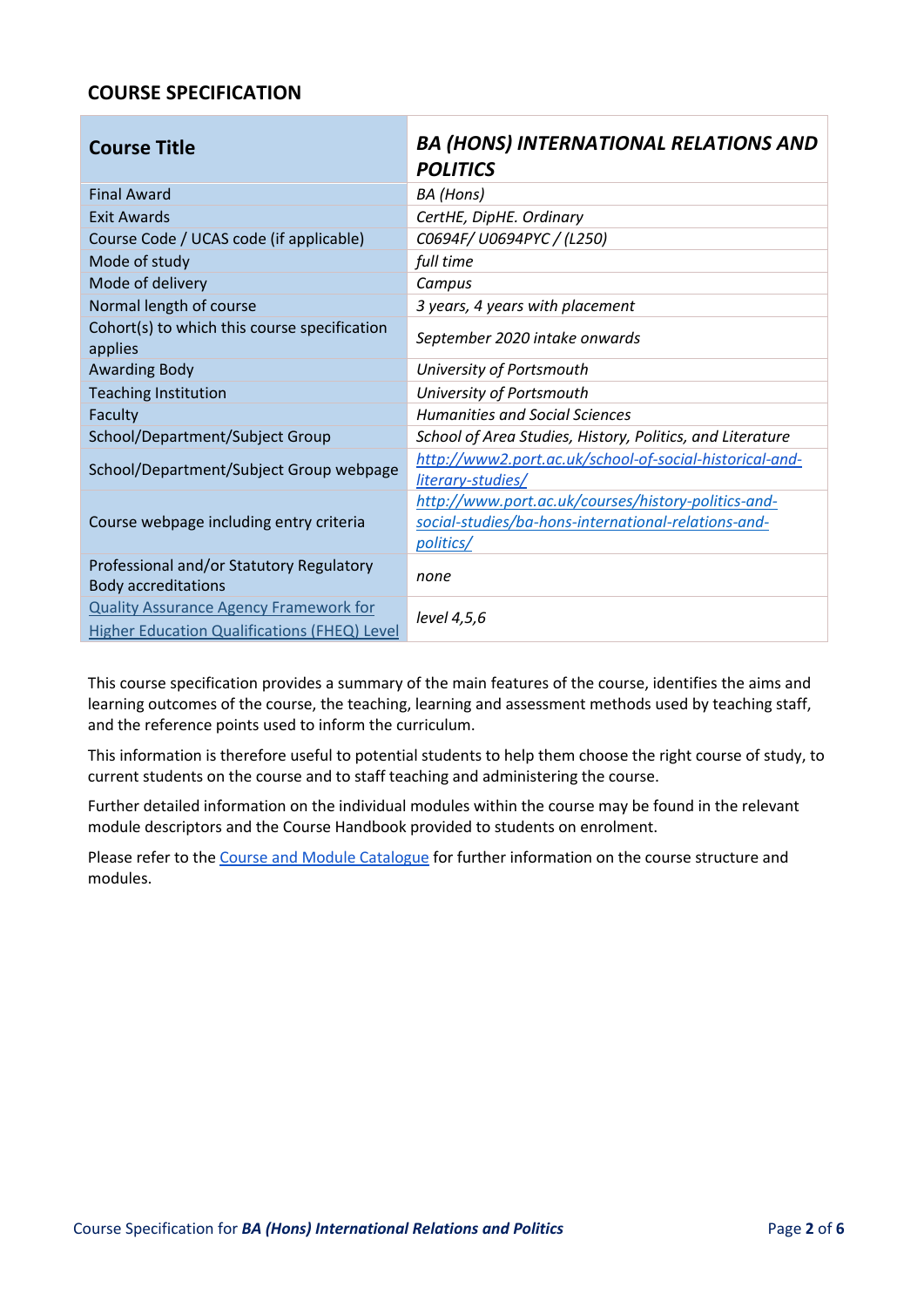## **Educational aims of the course**

- To enable students to develop a sound knowledge and understanding of international relations and Politics
- To enable students to understand and apply key concepts, approaches and critiques within the field of International Relations and Politics and to develop an appreciation for its contested nature
- To enable students to develop knowledge of historical and contemporary international relations and politics and to encourage critical thinking about a range of (international) political phenomena (including events, issues, change, values, ideas and institutions) in a global context
- To equip students with the necessary transferable skills for lifelong learning and graduate employment in the context of changing labour markets.
- To provide a framework for students to follow a flexible, coherent programme of study, allowing them to develop specialist interests and knowledge in their main subject and in a minor subject via a Pathway.
- To provide students with the skills and the knowledge required to maximise career and postgraduate study opportunities
- To provide an opportunity for students to gain experience and skills relevant to employment or further study within the Politics and International Relations subject area by choosing relevant work placement and/or study abroad options.

## **Course Learning Outcomes and Learning, Teaching and Assessment Strategies**

Th[e Quality Assurance Agency for Higher Education \(QAA\)](http://www.qaa.ac.uk/en) sets out a national framework of qualification levels, and the associated standards of achievement are found in their [Framework for Higher Education](http://www.qaa.ac.uk/en/Publications/Documents/qualifications-frameworks.pdf) [Qualifications](http://www.qaa.ac.uk/en/Publications/Documents/qualifications-frameworks.pdf) [d](http://www.qaa.ac.uk/en/Publications/Documents/qualifications-frameworks.pdf)ocument.

The Course Learning Outcomes for this course are outlined in the tables below.

#### **A. Knowledge and understanding of:**

| LO<br>number   | <b>Learning outcome</b>                                                                                                                                                                                                                                                                                                                                                                                              | <b>Learning and</b><br><b>Teaching</b><br>methods                                                                                                                                                                                                                                                               | Assessment<br>methods                                                                                 |
|----------------|----------------------------------------------------------------------------------------------------------------------------------------------------------------------------------------------------------------------------------------------------------------------------------------------------------------------------------------------------------------------------------------------------------------------|-----------------------------------------------------------------------------------------------------------------------------------------------------------------------------------------------------------------------------------------------------------------------------------------------------------------|-------------------------------------------------------------------------------------------------------|
| A <sub>1</sub> | The nature and significance of international relations and<br>politics as a human activity conducted across multiple<br>coexisting polities and of political boundary drawing and<br>transforming practices                                                                                                                                                                                                          | These are<br>developed through<br>reports,<br>a combination of<br>lectures, seminars,<br>tutorials,<br>workshops, student<br>and tutor led<br>projects,<br>sessions, skills,<br>discussion and<br>knowledge based<br>classes, simulation<br>creating<br>exercises. Methods<br>vary based on the<br>topics being | Essays, exams,<br>portfolios,<br>dissertation,                                                        |
| A <sub>2</sub> | The concepts, theories and methods used in the study of<br>international relations and politics                                                                                                                                                                                                                                                                                                                      |                                                                                                                                                                                                                                                                                                                 | presentations,<br>infographics,                                                                       |
| A <sub>3</sub> | Knowledge and understanding of a range of (international)<br>political phenomena, including the normative and positive<br>foundations of political ideas; the vocabulary of political<br>debate; the structure and operation of different<br>(international) political systems; the social, economic,<br>historical and cultural contexts of political behaviour; and the<br>factors accounting for political change |                                                                                                                                                                                                                                                                                                                 | reports, seminar<br>performance,<br>briefing papers,<br>documentaries<br>and blog posts,<br>group and |
| A4             | The contested nature of knowledge and understanding                                                                                                                                                                                                                                                                                                                                                                  | covered                                                                                                                                                                                                                                                                                                         | individual work                                                                                       |
| A <sub>5</sub> | Different interpretations of (international) political issues and<br>events                                                                                                                                                                                                                                                                                                                                          |                                                                                                                                                                                                                                                                                                                 |                                                                                                       |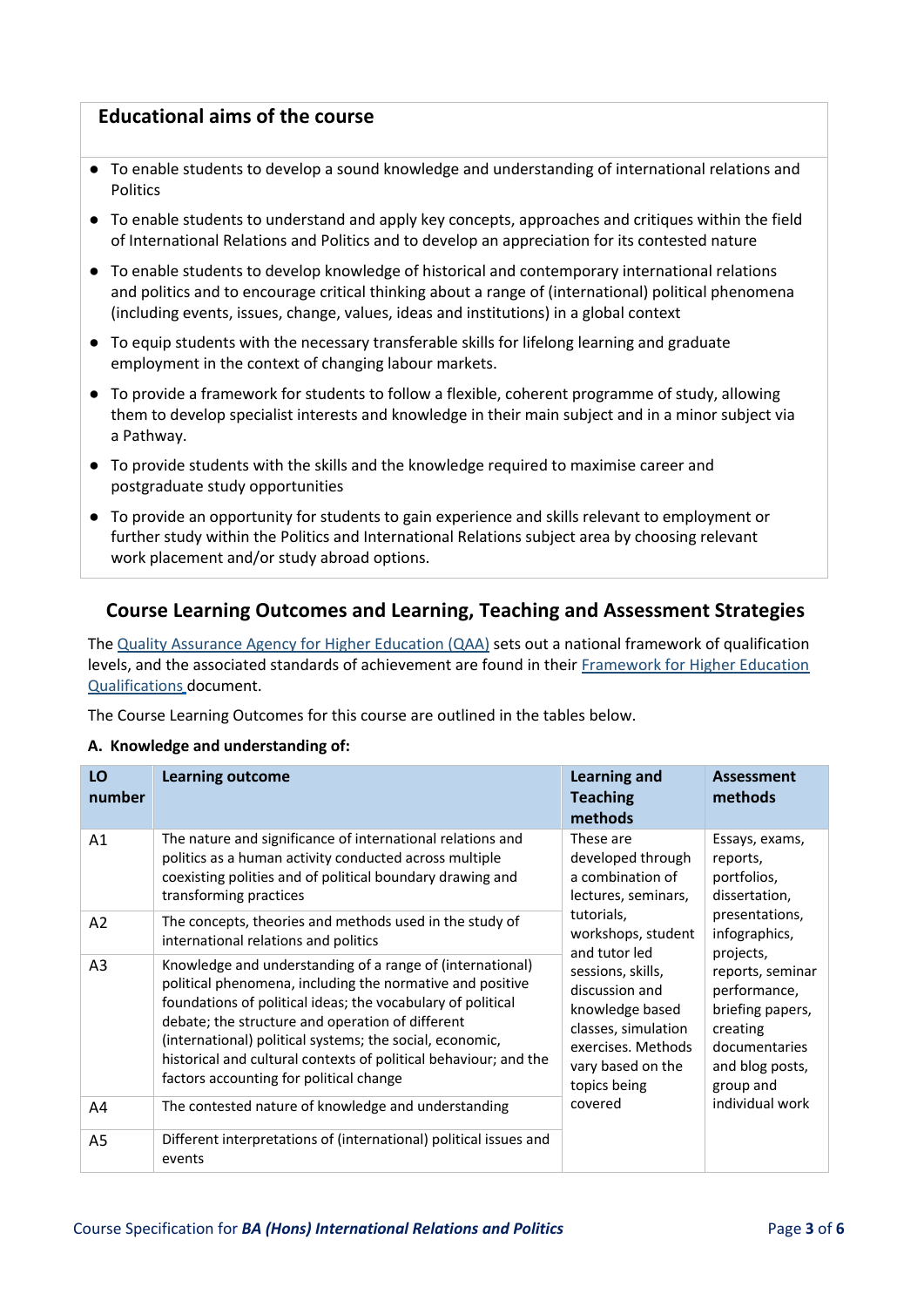## **B. Cognitive (Intellectual or Thinking) skills, able to:**

| LO<br>number   | <b>Learning outcome</b>                                                                                                                                                                                                        | <b>Learning and</b><br><b>Teaching</b><br>methods                                                                                                                                                                                                                                                                                                                                                                                                                     | <b>Assessment</b><br>methods         |
|----------------|--------------------------------------------------------------------------------------------------------------------------------------------------------------------------------------------------------------------------------|-----------------------------------------------------------------------------------------------------------------------------------------------------------------------------------------------------------------------------------------------------------------------------------------------------------------------------------------------------------------------------------------------------------------------------------------------------------------------|--------------------------------------|
| <b>B1</b>      | Identify issues for political enquiry; assess their ethical<br>implications; and gather, organise and deploy evidence, data<br>and information from a variety of sources, and communicate<br>ideas, both orally and in writing | These outcomes<br>Essays, exams,<br>are developed<br>reports,<br>primarily through<br>portfolios,<br>seminars, tutorials,<br>dissertation,<br>workshops, student<br>presentations,<br>and tutor led<br>infographics,<br>sessions, skills,<br>projects,<br>discussion and<br>performance,<br>knowledge based<br>classes, simulation<br>exercises. Methods<br>creating<br>vary based on the<br>documentaries<br>topics being<br>and blog posts,<br>covered<br>group and |                                      |
| <b>B2</b>      | Construct reasoned argument, synthesise relevant<br>information and exercise critical judgement                                                                                                                                |                                                                                                                                                                                                                                                                                                                                                                                                                                                                       |                                      |
| B <sub>3</sub> | Recognise the importance of explicit referencing and the<br>ethical requirements of study which requires critical and<br>reflective use of information and communications technology<br>in the learning process                |                                                                                                                                                                                                                                                                                                                                                                                                                                                                       | reports, seminar<br>briefing papers, |
| <b>B4</b>      | Identify, investigate, analyse, formulate and advocate<br>solutions to problems                                                                                                                                                |                                                                                                                                                                                                                                                                                                                                                                                                                                                                       |                                      |
| <b>B5</b>      | Reflect on their own learning and seek and make use of<br>constructive feedback in order to manage their own learning<br>self-critically                                                                                       |                                                                                                                                                                                                                                                                                                                                                                                                                                                                       | individual work                      |

## **C. Practical (Professional or Subject) skills, able to:**

| LO<br>number   | <b>Learning outcome</b>                                                                                                                                                                                                                                                                                                                                                                                       | <b>Learning and</b><br><b>Teaching</b><br>methods                                                                                                                                                                                                                                                                                                                                                                                                                                                                                             | <b>Assessment</b><br>methods |
|----------------|---------------------------------------------------------------------------------------------------------------------------------------------------------------------------------------------------------------------------------------------------------------------------------------------------------------------------------------------------------------------------------------------------------------|-----------------------------------------------------------------------------------------------------------------------------------------------------------------------------------------------------------------------------------------------------------------------------------------------------------------------------------------------------------------------------------------------------------------------------------------------------------------------------------------------------------------------------------------------|------------------------------|
| C <sub>1</sub> | Describe and illustrate the nature of politics and international<br>relations, including definitions of the boundaries of the<br>political                                                                                                                                                                                                                                                                    | These outcomes<br>Essays, exams,<br>are developed<br>reports,<br>primarily through<br>portfolios,<br>lectures, seminars,<br>dissertation,<br>tutorials,<br>presentations,<br>infographics,<br>workshops, student<br>and tutor led<br>projects,<br>sessions, skills,<br>reports, seminar<br>discussion and<br>performance,<br>knowledge based<br>briefing papers,<br>classes, simulation<br>creating<br>exercises. Methods<br>documentaries<br>vary based on the<br>and blog posts,<br>topics being<br>group and<br>individual work<br>covered |                              |
| C <sub>2</sub> | Demonstrate familiarity with a range of key concepts,<br>theories and methods employed in the study of international<br>relations and politics, and the strengths and weaknesses of<br>these approaches                                                                                                                                                                                                       |                                                                                                                                                                                                                                                                                                                                                                                                                                                                                                                                               |                              |
| C <sub>3</sub> | Describe and illustrate a range of (international) political<br>phenomena, including the normative and positive<br>foundations of political ideas; the vocabulary of political<br>debate; the structure and operation of different<br>(international) political systems; the social, economic,<br>historical and cultural contexts of political behaviour; and the<br>factors accounting for political change |                                                                                                                                                                                                                                                                                                                                                                                                                                                                                                                                               |                              |
| C <sub>4</sub> | Describe and illustrate the contested nature of knowledge<br>and understanding                                                                                                                                                                                                                                                                                                                                |                                                                                                                                                                                                                                                                                                                                                                                                                                                                                                                                               |                              |
| C5             | Describe and illustrate different interpretations of<br>(international) political issues and events.                                                                                                                                                                                                                                                                                                          |                                                                                                                                                                                                                                                                                                                                                                                                                                                                                                                                               |                              |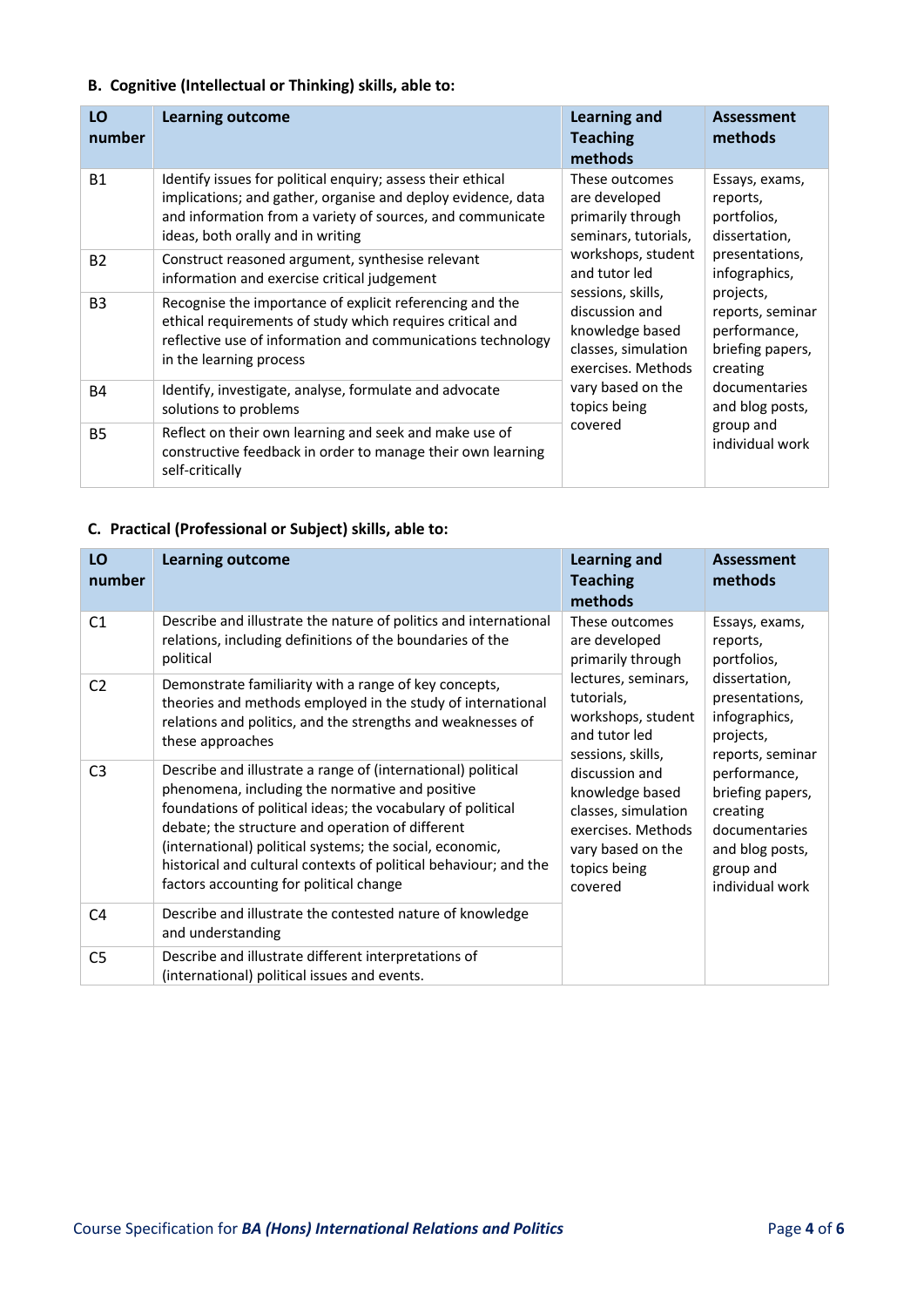### **D. Transferable (Graduate and Employability) skills, able to:**

| LO<br>number   | <b>Learning outcome</b>                                                                                                                                                                                              | <b>Learning and</b><br><b>Teaching</b><br>methods                                                                                                                                                                    | <b>Assessment</b><br>methods                                                                                     |
|----------------|----------------------------------------------------------------------------------------------------------------------------------------------------------------------------------------------------------------------|----------------------------------------------------------------------------------------------------------------------------------------------------------------------------------------------------------------------|------------------------------------------------------------------------------------------------------------------|
| D <sub>1</sub> | Identify issues for enquiry; assess their ethical implications;<br>and gather, organise and deploy evidence, data and<br>information from a variety of sources, and communicate<br>ideas, both orally and in writing | These outcomes<br>Essays, exams,<br>are developed<br>reports,<br>primarily through<br>portfolios,<br>seminars, tutorials,<br>dissertation,<br>workshops, student<br>presentations,<br>and tutor led<br>infographics, |                                                                                                                  |
| D <sub>2</sub> | Use communication and information technologies for the<br>retrieval and presentation of information                                                                                                                  |                                                                                                                                                                                                                      |                                                                                                                  |
| D <sub>3</sub> | Collaborate with others to achieve common goals.                                                                                                                                                                     | sessions, skills,<br>discussion and                                                                                                                                                                                  | projects,<br>reports, seminar                                                                                    |
| D4             | Identify, investigate, analyse and advocate solutions to<br>problems via an ability to develop a reasoned argument,<br>synthesise relevant information and exercise critical<br>judgement                            | knowledge based<br>classes, simulation<br>exercises. Methods<br>vary based on the<br>topics being<br>covered                                                                                                         | performance,<br>briefing papers,<br>creating<br>documentaries<br>and blog posts,<br>group and<br>individual work |
| D <sub>5</sub> | Manage their own learning and undertake academic work<br>with guidance, feedback, and support feedback to review<br>critically their own performance                                                                 |                                                                                                                                                                                                                      |                                                                                                                  |

## **Academic Regulations**

The current University of Portsmouth [Academic Regulations w](https://staff.port.ac.uk/departments/services/academicregistry/qmd/assessmentandregulations/)ill apply to this course.

## **Support for Student Learning**

The University of Portsmouth provides a comprehensive range of support services for students throughout their course, details of which are available at the [MyPort](http://myport.ac.uk/) student portal.

In addition to these University support services this course also provides support within the School from the Senior Tutor, Learning Development Tutors and Personal Tutorial system.

## **Evaluation and Enhancement of Standards and Quality in Learning and Teaching**

The University of Portsmouth undertakes comprehensive monitoring, review and evaluation of courses within clearly assigned staff responsibilities. Student feedback is a key feature in these evaluations, as represented in ou[r Policy for Listening to and Responding to the Student Voice](http://policies.docstore.port.ac.uk/policy-069.pdf) [w](http://policies.docstore.port.ac.uk/policy-069.pdf)here you can also find further information.

## **Reference Points**

The course and outcomes have been developed taking account of:

- [University of Portsmouth Curriculum Framework Specification](http://policies.docstore.port.ac.uk/policy-217.pdf?_ga=2.262170252.1863271531.1625471462-353504235.1613498042)
- [University of Portsmouth Strategy](https://www.port.ac.uk/about-us/our-ambition/our-strategy)
- [University of Portsmouth Code of Practice for Work-based and Placement Learning](http://policies.docstore.port.ac.uk/policy-151.pdf)
- **[Quality Assurance Agency UK Quality Code for Higher Education](https://www.qaa.ac.uk/quality-code)**
- **[Quality Assurance Agency Qualification Characteristic Statements](https://www.qaa.ac.uk/quality-code/characteristics-statements)**
- [Quality Assurance Agency Subject Benchmark Statement for Politics and International Relations](https://www.qaa.ac.uk/docs/qaa/subject-benchmark-statements/subject-benchmark-statement-politics-and-international-relations.pdf?sfvrsn=73e2cb81_5)
- [Quality Assurance Agency Framework for Higher Education Qualifications](https://www.qaa.ac.uk/quality-code/qualifications-frameworks)
- Vocational and professional experience, scholarship and research expertise of the University of Portsmouth's academic members of staff